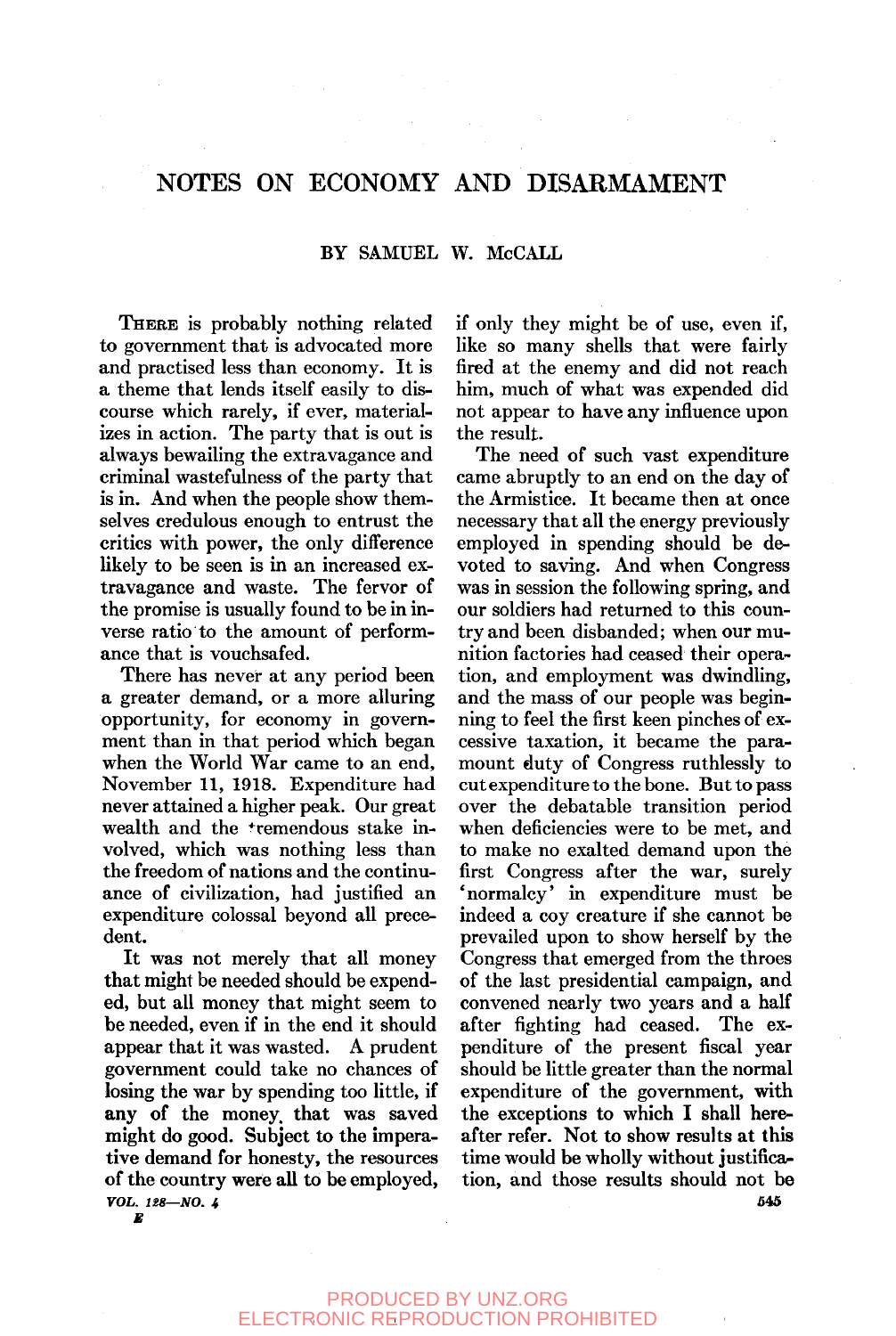expressed in a few coppers saved here and there, — a paltry reward for so much eloquence about extravagance, — but should reach into billions.

At the end of the Civil War the South was impoverished and was an unfruitful field for the tax-gatherer. A fifth of the present population of the country was at the moment staggering under a burden of expenditure as great, when the difference in wealth is considered, as that which rested upon us after the World War. And yet the statesmen of that period resolutely cut down expenditure and taxation, attacked our enormous debt, and put it in process of extinction. We should do well now to imitate the spirit they then displayed.

At the beginning of the World War the operation of all the machinery of our government cost, in a round sum, a billion dollars. That this amount was not generally regarded as representing an economical basis may be inferred from what the leaders of each party said about the other when each party had in turn expended substantially a like sum. But as against this billion, we are told that, for the fiscal year which runs through the winter and well into the summer of the fourth year after the Armistice, four and a half billions are needed. There would appear to be little need of our having more government now than before the war; but granting that fifty per cent more government is necessary, an additional five hundred million dollars would be required, which is more than the total annual cost of the government under Cleveland. We should add to that the billion dollars necessary to pay the interest upon the war-debt; and then, to be generous, if not, indeed, extravagant, five hundred millions more may be added, to cover contingencies. We should then have a cool three billions, or three times the amount required just

before we entered the war. What need — or, indeed, excuse — is there for spending more than three billion dollars during the present fiscal year? But when four and a half billions are demanded, one may fairly ask whether the resources of statesmanship have been seriously employed, much less, exhausted.

Useless expenditure will attempt to fasten itself upon the treasury, and the life of the emergencies which make it necessary will be protracted by every art. But if it is attacked with resolution, it will yield.

An instance of this is shown in the reduction of our army. It was proposed to cut the army to 150,000 men, and a variety of objections was urged against the proposal. The one seeming to have the most merit was that contracts of enlistment had already been made, and the government would need to repudiate many of its contracts with its soldiers in order to make the reduction. But Congress, to its credit, insisted upon cutting down the army; and, almost before the bill had passed, the reduction was effected. The men were very willing to be released from their contracts.

To cut off a billion and a half of expenditure more than is now proposed would go far toward emancipating the productive energies of the country, and toward that revival of industry which is so necessary to the restoration of prosperity, and especially to the reemployment of labor.

There is an intimate relation between the expenditure of government and what is called disarmament, in which Mr. Borah has so nobly led. A great saving of public money would undoubtedly result from putting in force an international agreement making a radical reduction in armaments; and no harm could come to any nation if the reduction were made proportional and world-wide. Very great items in mill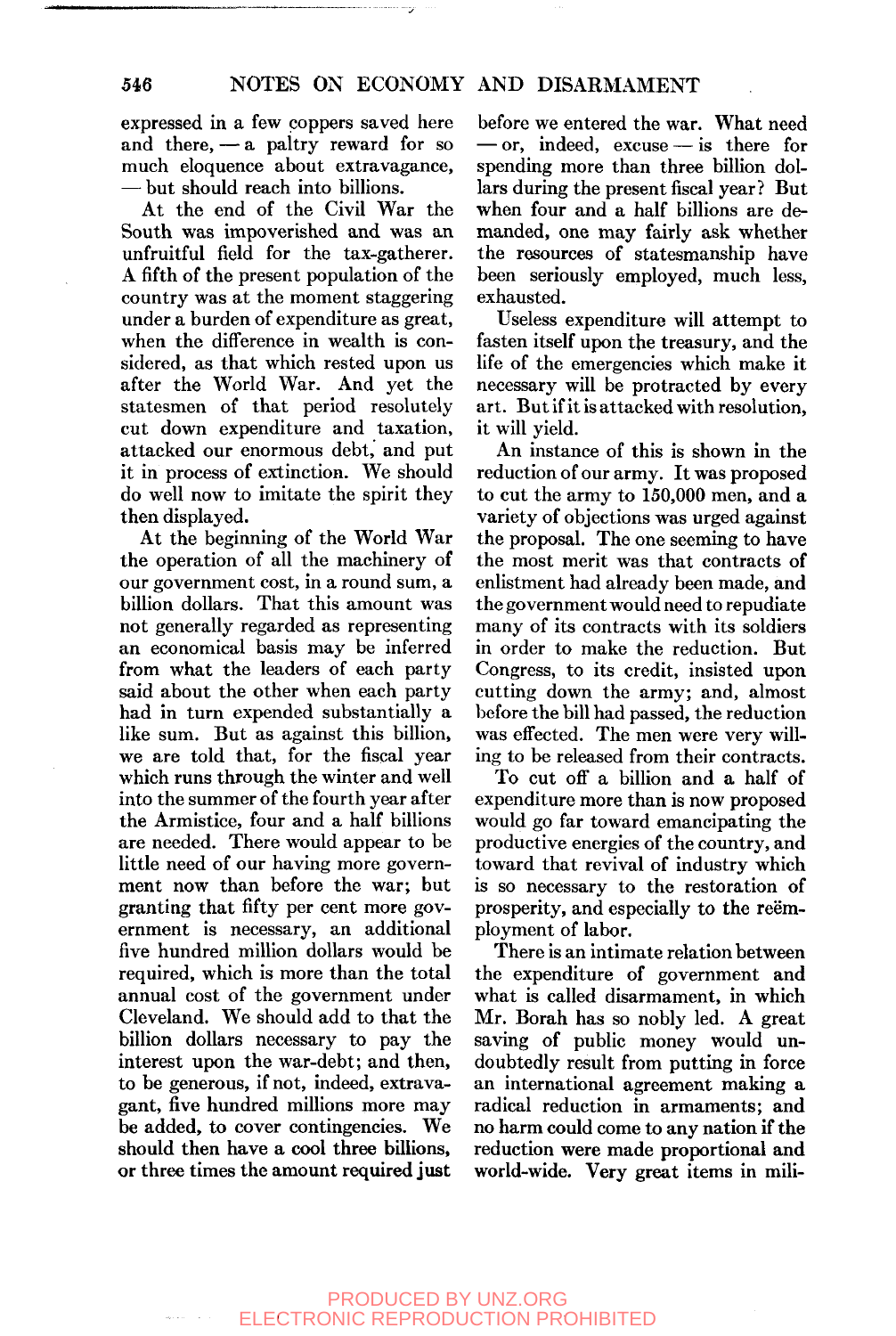tary expenditure, grouped under the title of the 'cost of past wars,' would of course be untouched. The interest upon war-debts, and the pension rolls would still remain.

Disarmament also would have a distinct bearing upon the future peace of the world. Sometimes the possession of powerful armaments might tempt nations to use them. It would be a very great thing to do away wholly, by general agreement, with many of those terrible engines which have been devised simply for the destruction of man. If in mythical times, as I have at another time said, a single one of our modern dreadnaughts or submarines had been seen upon the ocean, whoever should have destroyed such an enemy of mankind would have received the general applause of the world, as did the hero who slew the fabled Hydra. How immeasurably greater then would be the fame of him who should to-day make free our oceans, swarming with these monsters, and send them all to the bottom.

But there is extremely little likelihood of such a result. The portents of modern war have ceased to spread terror among a race which sets no limit upon its daring. If the old Hydra should come back in our time, and should appear to be more horrible than the other engines of destruction, it is likely that our munition-makers would at once take it up and attempt to reproduce great numbers of the monster, and our appropriation bills would doubtless supply suitable sums for their purchase. To carry out a sweeping disarmament would imply a radical change of view with regard to war, which would be very wholesome.

But we must guard against any illusions regarding the effect of a reduction of armament, extreme or otherwise, upon the likelihood of war. Such a policy would not go to the root of the peace-problem. Neither reduction of armaments nor complete disarmament would furnish a sufficient solution.

Our country declared war in 1812, when it had practically no army at all. Cleveland sent his warlike Venezuelan message to Congress in 1894, when we were defenseless against England. France declared war against Germany in 1870, with hardly half the military strength that her adversary possessed. Time and again nations with relatively weak armaments have embarked upon war. For very many years the laws of England recognized only the militia, whose training was limited to fourteen days a year; and Macaulay, in his lively fashion, wrote of the concern of patriots at staking the independence of their country upon the result of a contest between ploughmen officered by justices of the peace and veteran warriors led by marshals of France. And yet England and her kings more than once took the chances and went to war. Nations will still have their differences, and under the present system they are likely to go to war to settle them, or to attain their ambitions, even if they all have weak armies and navies, or none at all.

War has become a matter largely of chemistry, and a nation might rely upon its superior laboratories in order quickly to blow up or poison its adversary. It might rely upon its superior proficiency in the art of flying, and its flocks of commercial air-planes would be at once available for warlike use. It requires no argument to prove that the military microbe, which has infected the blood of man for uncounted centuries, stiU persists. Unless nations shall provide some way to settle their controversies peaceably, they can be relied upon now and then to settle them by force. Thus, while a material reduction of armaments will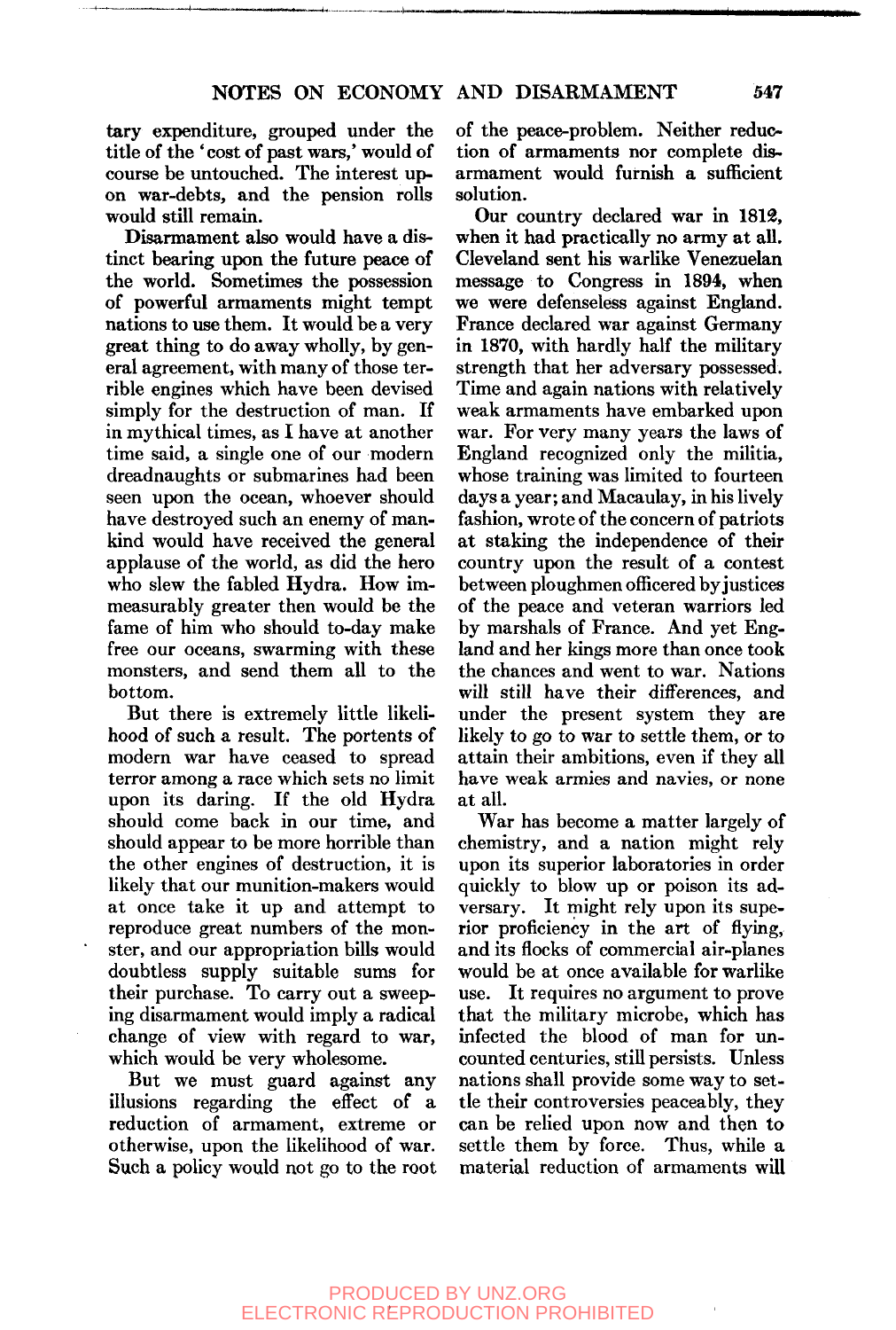bring about a welcome saving, it will leave the general question of peace far from a final settlement.

It is indispensable that there should be an arrangement among nations to resort to some peaceful method of settling differences before taking up arms, and scarcely less necessary if they have no armaments at all than if they possess them.

The plan with which Mr. Wilson associated his name may have been far from perfect in all its details, but it was the noblest attempt at practical idealism that has ever been made by any statesman. It was evident that there must be some general and central agreement to outlaw war, and that the nations must band themselves together for that purpose, or that wars would happen in the future just as they had happened in the past. It was just as evident, also, that another general war, with the methods of warfare that have come in, as barbarous as they are destructive, might mean the obliteration of civilization, if not the extinction of the race.

It is objected that such an arrangement would infringe upon the sovereignty of nations. Precisely the same objection might be made against an agreement for the reduction of armaments. What more sovereign power is there in a nation, and what one is more necessary to its preservation than the power to arm? If by agreement it consents to put a limitation upon this power, it could as well be argued that it was limiting its sovereignty. But the right of a nation to shoot up the world and to endanger civilization should be limited, just as the right of an individual to shoot up the community in which he lives is limited.

Any treaty obligation is, in the sense in which the argument has been advanced, a limitation upon sovereignty, that is, a limitation upon the power of

a nation to do anything it may choose. In order to meet the requirement of such a claim, we should have international anarchy, when each nation would be subject to no law of nations, but only to its own will and to such self-imposed notions of righteousness as it might see fit to recognize and put in force. So long as the area of law is circumscribed within the boundaries of states, and separate aggregations of men do not come within its sway, we shall have a lawless universe. The right of collective bodies of men to murder, pillage, and commit piracy against their neighbors is no greater than that of the individual, and the assertion of such a right involves a brutal and barbarous conception of a nation, which should at once be brought to an end.

But we are told that the thing has all been settled by the last election; and Mr. Harvey, having referred to the little glory, at his own appraisal, with which we emerged from the war, declares that we are to have no part in the League. That, he tells us, was decreed by America by 7,000,000 majority. It must be conceded that, if we are to accept any part of the League, we are proceeding in that direction with impressive deliberation. Perhaps we are to come to it by way of the Pacific. But as to the significance of the sweeping majority, a distinguished and influential group of Republicans, headed by Mr. Taft, Mr. Hughes, and Mr. Root, told us before the election that the only way to enter the League was to have a Republican victory. Then, too, we must not overlook the fact that great race-groups were functioning and voting with reference to their fatherlands. No one can tell just what was decreed by the voters — whether the amended League of Messrs. Hughes and Root, or the no league of Messrs. Johnson and Harvey.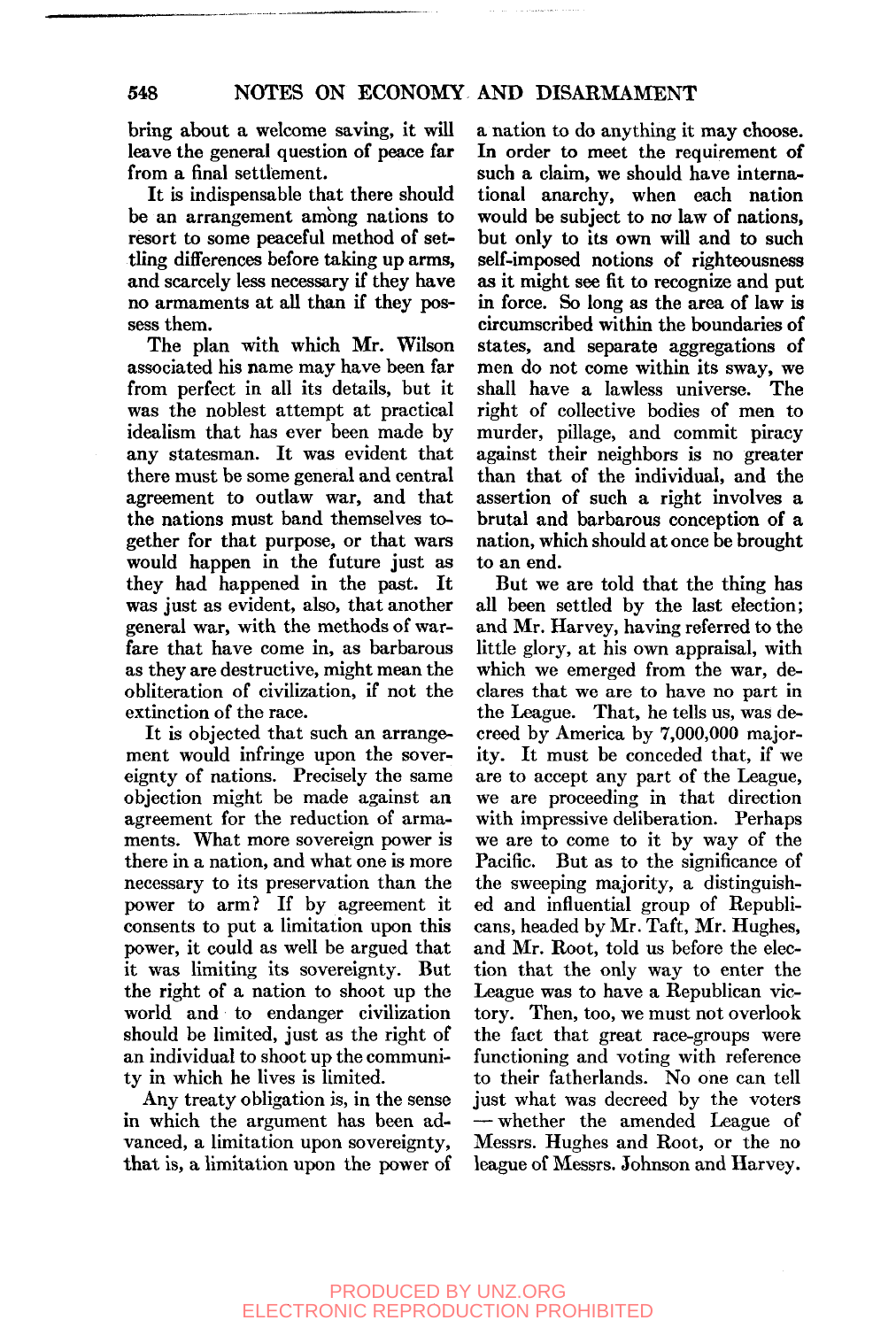## NOTES ON ECONOMY AND DISARMAMENT 549

After one of the tremendous tides sometimes following a heavy storm at sea, the waters reach heights before almost unknown, and it seems doubtful whether the old landmarks will ever again appear. But on the next day, perhaps, when the sun shines and the waters have gone back to the old level, the only result one can see of the farthundering upheaval is that there are scattered upon the sand some strange little creatures such as were never seen before, which have been thrown up from the nether realms and will disappear with the next tide. Even the familiar bones of some old wreck are still there, and, as if more widely to proclaim their uselessness, are even pushed up higher upon the sands.

In the same way, great results in politics are not apt to come to pass from what are called' tidal waves.' Grandiloquent majorities sometimes indicate that the political atmosphere is seeking its equilibrium by a tempest, and that the settled current of popular opinion may ultimately blow in the opposite direction. The sweeping victory of Pierce, in 1852, for example, settled nothing, and a reaction set in which nullified his victory. Only the most commonplace results followed upon the triumphant election of the first Harrison. But Lincoln, chosen by a mere plurality, with the majority of all votes cast for other candidates, and Wilson, another plurality president, creeping in between Taft and Roosevelt, were linked with things that shaped destiny and shook the world. To borrow an instance from across the sea *—* the Kaiser has not yet been hanged, notwithstanding the astonishing victory of Mr. Lloyd George, with that among his assortment of issues, three years ago. Generally, anything has been settled by tidal waves except the thing about which the politicians have most fiercely declaimed.

If nothing is to be done by our country upon the peace-problem except a cutting down of armaments, the work of garnering the supreme result of the war will remain undone. When the fighting was ended, the almost universal opinion of the country would have found expression in the phrase so pathetically reiterated by President Harding on the return to the country of thousands of our fallen heroes: 'It must not be again.'

If, upon the day of the Armistice, President Wilson had declared that, in the treaty which he was to negotiate, he would not consent to our entering into any combination of nations to outlaw war, it is impossible to believe that, in that moment of victory, his declaration would not have been received with general execration. Of one thing we may be sure — as a result of such a reversal, peace would have had champions new and strange, and there would have been a radically different cast appearing afterward in the rôles of the morning stars singing together for joy. But the issue was adjourned, and the pressing duty of the hour was put off. It seemed to become stale. Eternal debate took the place of action. Our memories became blunted, as year after year the grass sprang up anew on the French battlefields.

But the course to be taken is as clear before us to-day as it was two years or more ago. There is already formed a union of nations, of which, with scarcely an exception, all the nations of the Western Hemisphere are members except our own. Germany, it is understood, is willing to join when the right to do so shall be given her. Russia is at this time too dismembered and chaotic to speak with the voice of national authority upon any subject. In effect, America is the only part of the organized world that stands aloof. Let us make clear the conditions upon which we will

PRODUCED BY UNZ.ORG ELECTRONIC REPRODUCTION PROHIBITED